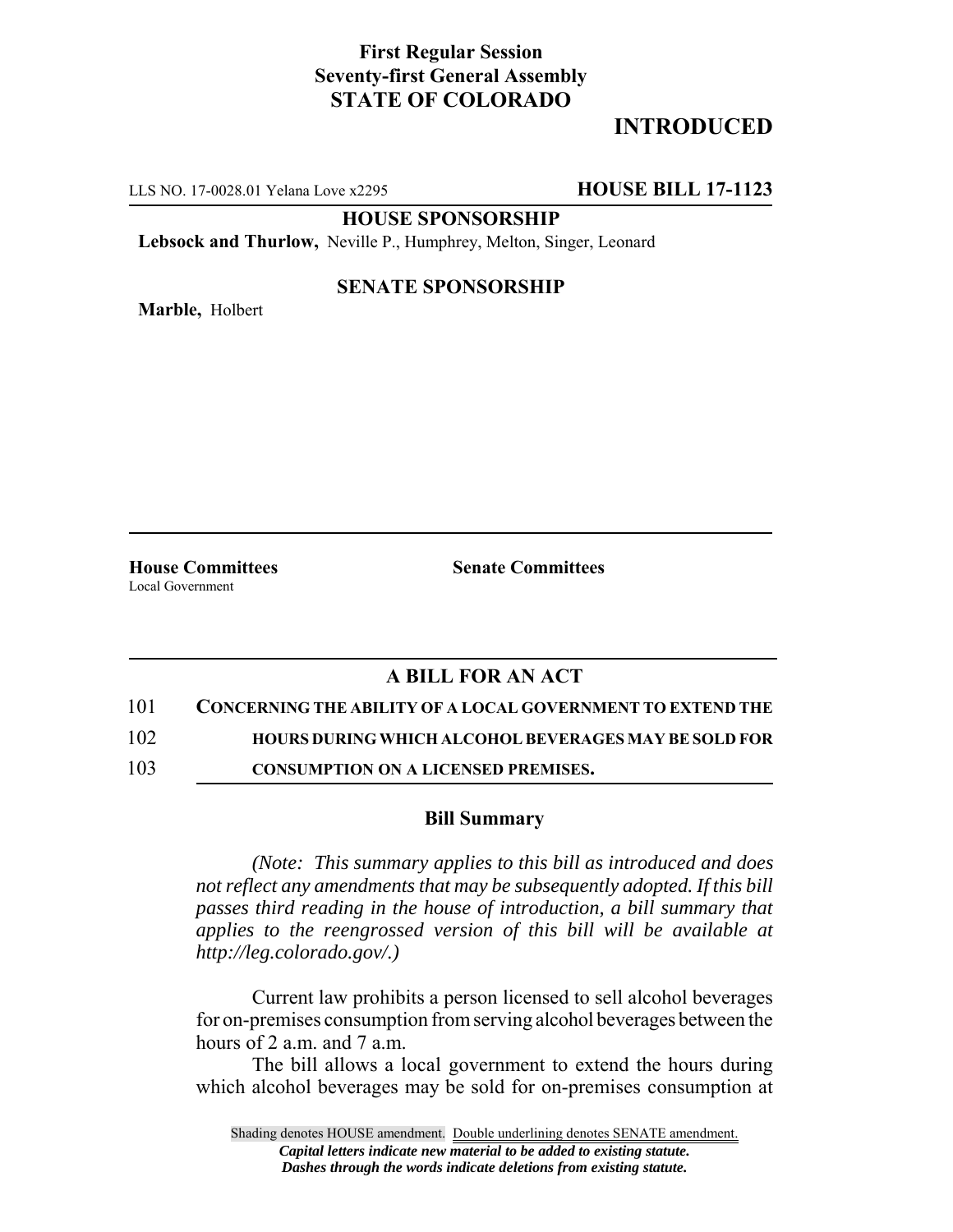establishments within the local government's jurisdiction.

 *Be it enacted by the General Assembly of the State of Colorado:* **SECTION 1.** In Colorado Revised Statutes, **add** 12-47-314 as follows: **12-47-314. Hours of operation for establishments licensed for on-premises alcohol beverage consumption - determination by local government.** NOTWITHSTANDING SECTION 12-47-901 (5)(b)(I), THE GOVERNING BODY OF A MUNICIPALITY, CITY AND COUNTY, OR COUNTY MAY EXTEND, BY THE ADOPTION OF AN ORDINANCE OR RESOLUTION, THE HOURS OF OPERATION FOR ESTABLISHMENTS WITHIN THE JURISDICTION OF THE MUNICIPALITY, CITY AND COUNTY, OR COUNTY THAT ARE LICENSED TO SELL ALCOHOL BEVERAGES FOR CONSUMPTION ON THE LICENSED PREMISES. **SECTION 2.** In Colorado Revised Statutes, 12-47-901, **amend** 14 (5) introductory portion and  $(5)(b)(I)$  as follows: **12-47-901. Unlawful acts - exceptions - definitions.** (5) It is unlawful for any person licensed to sell at retail pursuant to this article 17 ARTICLE 47 or article 46 of this title TITLE 12: (b) To sell, serve, or distribute any malt, vinous, or spirituous liquors at any time other than the following: (I) For consumption on the premises on any day of the week, except between the hours of 2 a.m. and 7 a.m., UNLESS THE GOVERNING 22 BODY OF A MUNICIPALITY, CITY AND COUNTY, OR COUNTY, BY ADOPTION OF AN ORDINANCE OR RESOLUTION PURSUANT TO SECTION 12-47-314, EXTENDS THE HOURS DURING WHICH ALCOHOL BEVERAGES MAY BE SERVED FOR ON-PREMISES CONSUMPTION AT LICENSED PREMISES WITHIN